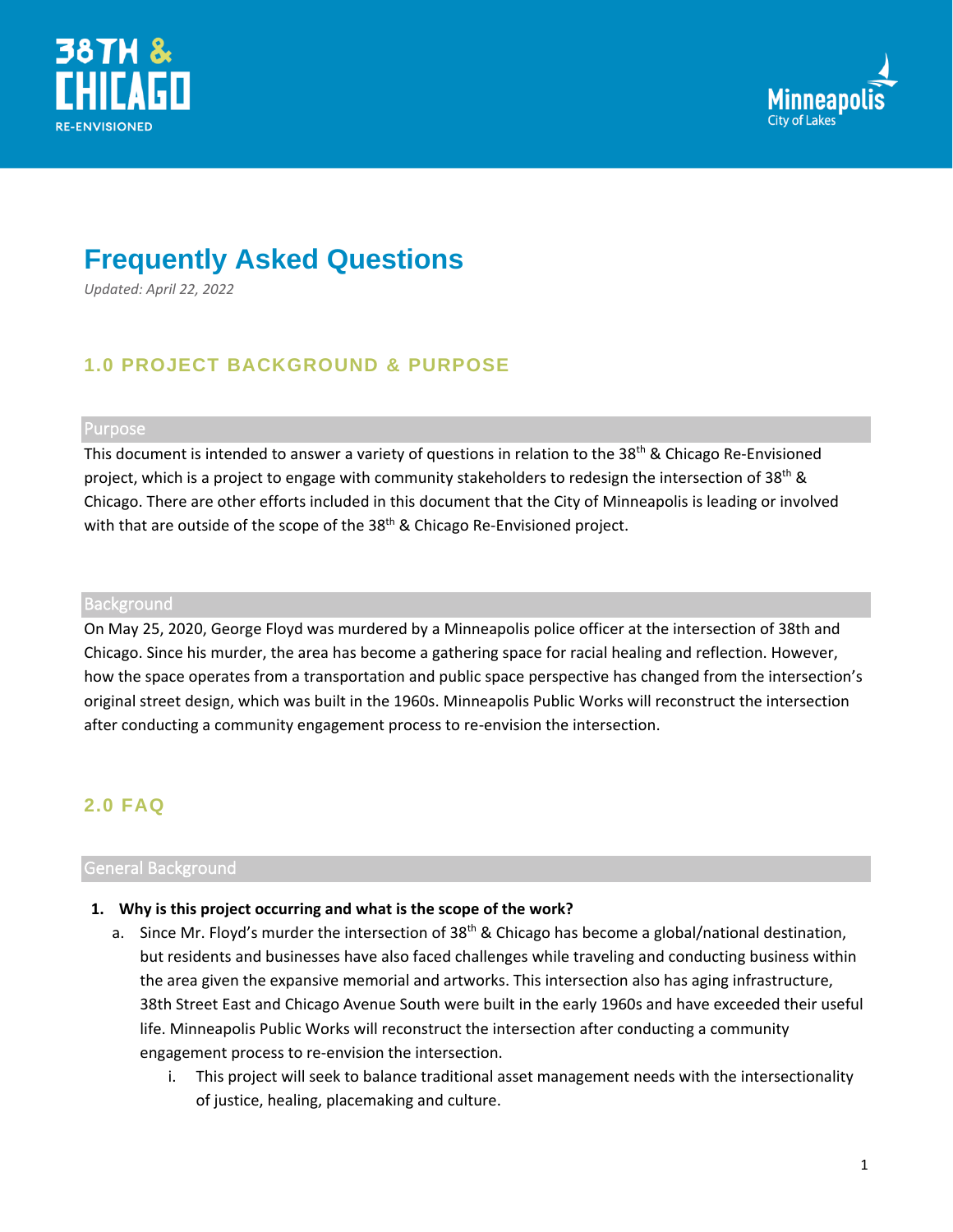



- ii. Public Works and community stakeholders will evaluate a range of options that represent transportation, utility, and community-centered public realm needs.
- iii. The 38th & Chicago Re-Envisioned project will include the reconstruction of the entire public right-of-way and will include new sidewalks, ADA pedestrian ramps, pavement, curb and gutter, lighting, and utility improvements.
- iv. This work will also thoroughly consider and explore the integration of METRO D Line bus rapid transit and local bus service on routes 5 and 23.

## **2. What is the timeline and process?**



- a. The City of Minneapolis is hosting two open houses this month to share information about the 38th and Chicago Re-Envisioned project – an opportunity for the community to partner with the City to redesign the intersection. The project team will share project goals, the engagement approach and feedback gathered during recent listening sessions with community stakeholders.
	- i. **In-person open house: Noon-3 p.m. Saturday, April 23, 3740 Chicago Ave.**
	- ii. **Online open house: 5-7 p.m. Tuesday, April 26.**
- b. The engagement process will include six phases during which the community and the project team will collaborate to understand the needs and define the vision of the space and then begin to develop preliminary design concepts. Public Works has planned the six phases to occur across 2022 and 2023 but understands that the timeline will have to include flexibility to allow for each engagement phase to be completed before advancing to the next.
	- i. Design concepts are used to spatially allocate the public right-of-way for people who may be traveling by foot, bike, vehicle, or transit and incorporate how people access homes, businesses, and public spaces such as parks. The community engagement and design process will produce multiple concepts which will convey how the streets of 38th and Chicago can be redesigned.
- c. The design process will also incorporate existing City of Minneapolis policies:
	- i. 38th Street Thrive
	- ii. Climate Action Plan
	- iii. Complete Streets Policy
	- iv. Minneapolis 2040 Comprehensive Plan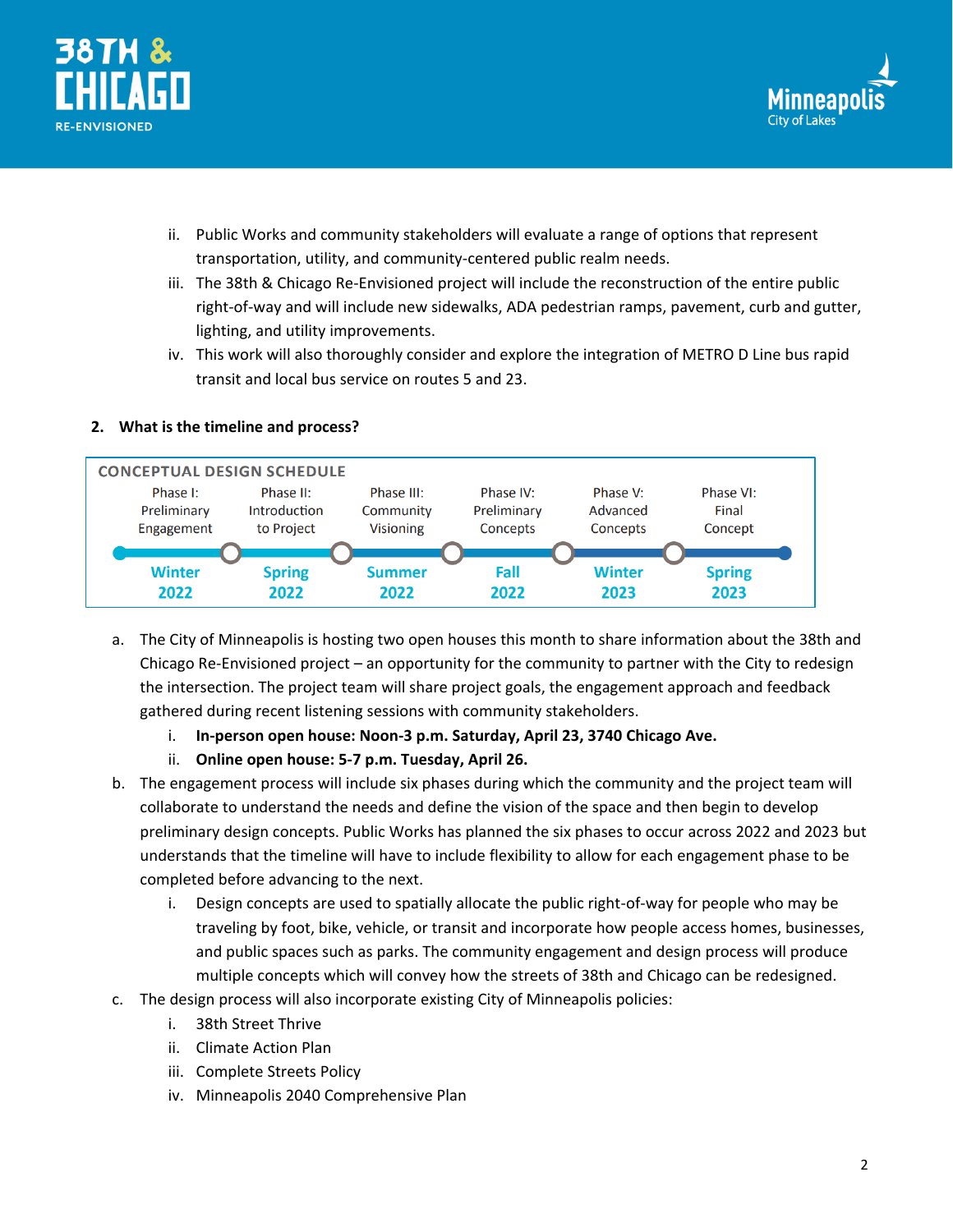



- v. Street Design Guide
- vi. Transportation Action Plan
- vii. Vision Zero

## **3. What are the project goals?**

- a. Engagement Goals:
	- i. **Support racial healing**: The murder of George Floyd initiated a global awakening of the racial inequalities within our country and world. As this project progresses it is important that we acknowledge the trauma that many community stakeholders have and continue to experience. It is also important that we structure engagement activities to provide space for healing and support.
	- ii. **Honor BIPOC voices:** Historically, engagement efforts do not effectively reach non-white residents of Minneapolis. For this project, we will focus on reaching the Black, Indigenous and people of color (BIPOC) communities.
	- iii. **Develop community partnerships**: As this project progresses, we would like to partner with community stakeholders to conduct engagement events.
	- iv. **Create with community**: Engagement activities will allow community stakeholders to provide ideas for how the intersection should be redesigned. We will gather those ideas and translate them into design concepts.
	- v. **Conduct a process that promotes learning**: The process of designing roadway infrastructure is very complex and technical. We will work with community stakeholders to explain the nuances of these processes and how design options are impacted.
- b. Design Goals:
	- i. **Redesign street to reflect community needs:** The intersection will be redesigned in a manner that reflects community needs for traveling through the intersection and gathering within the intersection.
	- ii. **Identify space for community use:** Since the murder of George Floyd, the intersection has been transformed. Design options will explore how the intersection can accommodate public space for community use.
	- iii. **Explore pedestrian-friendly and transit-friendly design options**: Design options will explore how to accommodate pedestrians and transit.
	- iv. **Maintain access for residents and businesses:** Design options will maintain transportation access for residents and businesses.
	- v. **Include trees and native plants:** The intersection currently has no trees or green stormwater infrastructure. Design options will explore how to integrate these elements.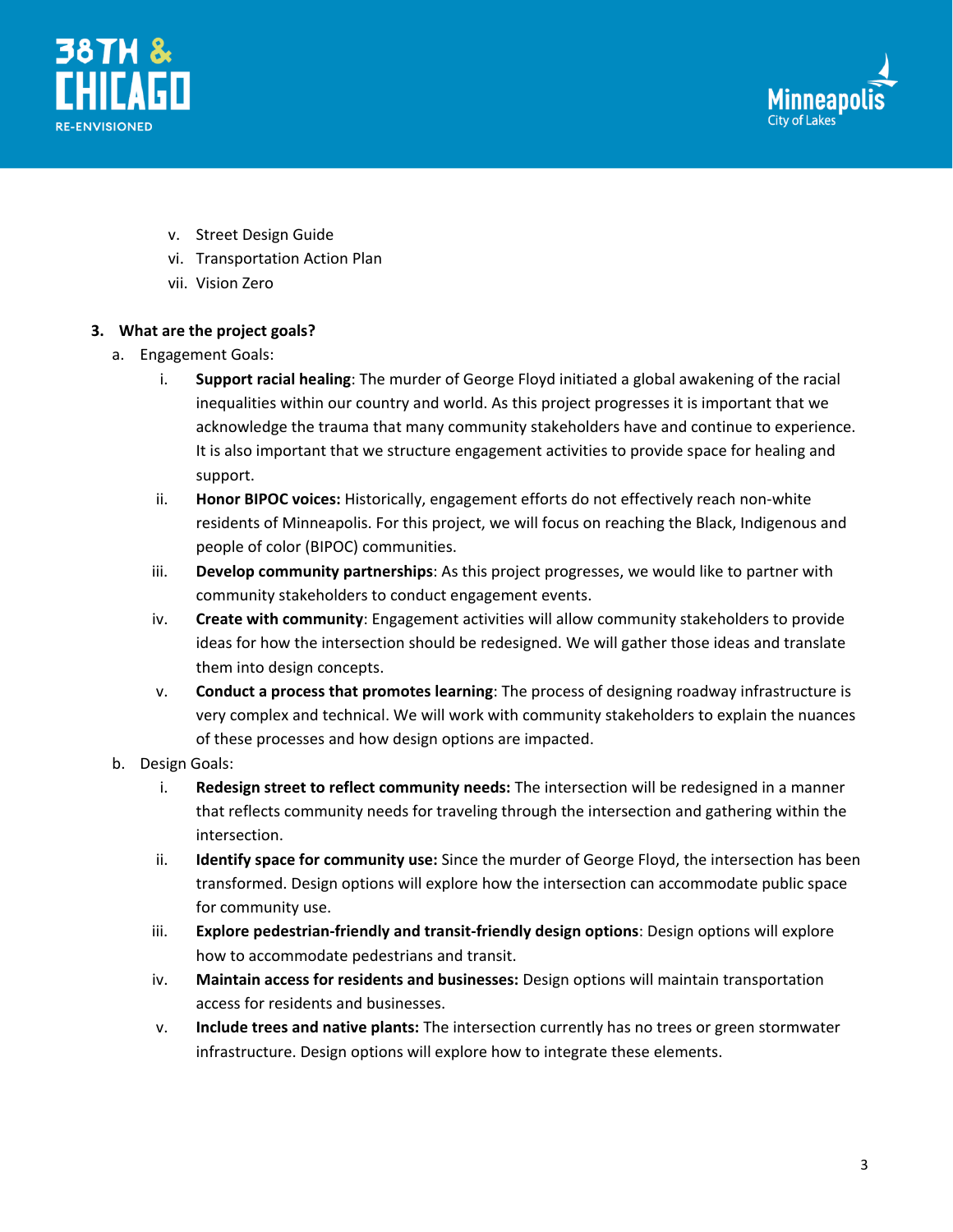



## Memorial, Pedestrian Plaza

#### **4. Will this project include the creation of a memorial(s)?**

a. This project will not be designing a memorial but will reorganize the street and surrounding public space within the right-of-way to accommodate a future memorial(s).

## **5. Will there be a pedestrian plaza? Will 38th St and/or Chicago Ave be closed to vehicle traffic?**

- a. No design plans have been drafted; this will occur later this year through a community engagement process during which many ideas will be explored. Without further community engagement, we cannot definitively say at this point, what a final design for this intersection will look like.
- b. Since the emergence of George Floyd Square, the City has received many community comments requesting many different ideas for the future of the area. Some comments indicated a desire to restrict vehicles and to provide enhanced pedestrian facilities (pedestrian plaza, etc.). The community engagement process will be a collaborative effort in which the City and the community will be able to co-create different design options that are reflective of community needs.
- c. The original street design of 38th & Chicago has changed since the murder of George Floyd. Various City policies (38th Street Thrive, Climate Action Plan, Complete Streets Policy, Minneapolis 2040, Street Design Guide, Transportation Acton Plan and Vision Zero) support providing safe and attractive pedestrian spaces. The intersection of 38th & Chicago presents a unique opportunity for the City of Minneapolis and the community to collaboratively redesign the intersection to best accommodate pedestrians as well as other transportation modes and users and provide enhanced greening and community space.

## D Line

#### **6. What about the D Line? What is currently planned for when the D Line opens?**

- a. In summer 2020, Metro Transit removed the Chicago & 38th Street station from D Line construction plans. While not advancing in current construction, a station serving this area remains in the overall project plan and budget.
- b. Route 5 buses have been on detour on Park/Portland Avenues between 35th/36th Street and 42nd Street since May 2020.
- c. Metro Transit is making plans to add temporary stations for customers starting on D Line opening day, which is scheduled for later this year. Temporary stations would offer more basic improvements needed for BRT (like fare payment machines) until a permanent BRT station is constructed.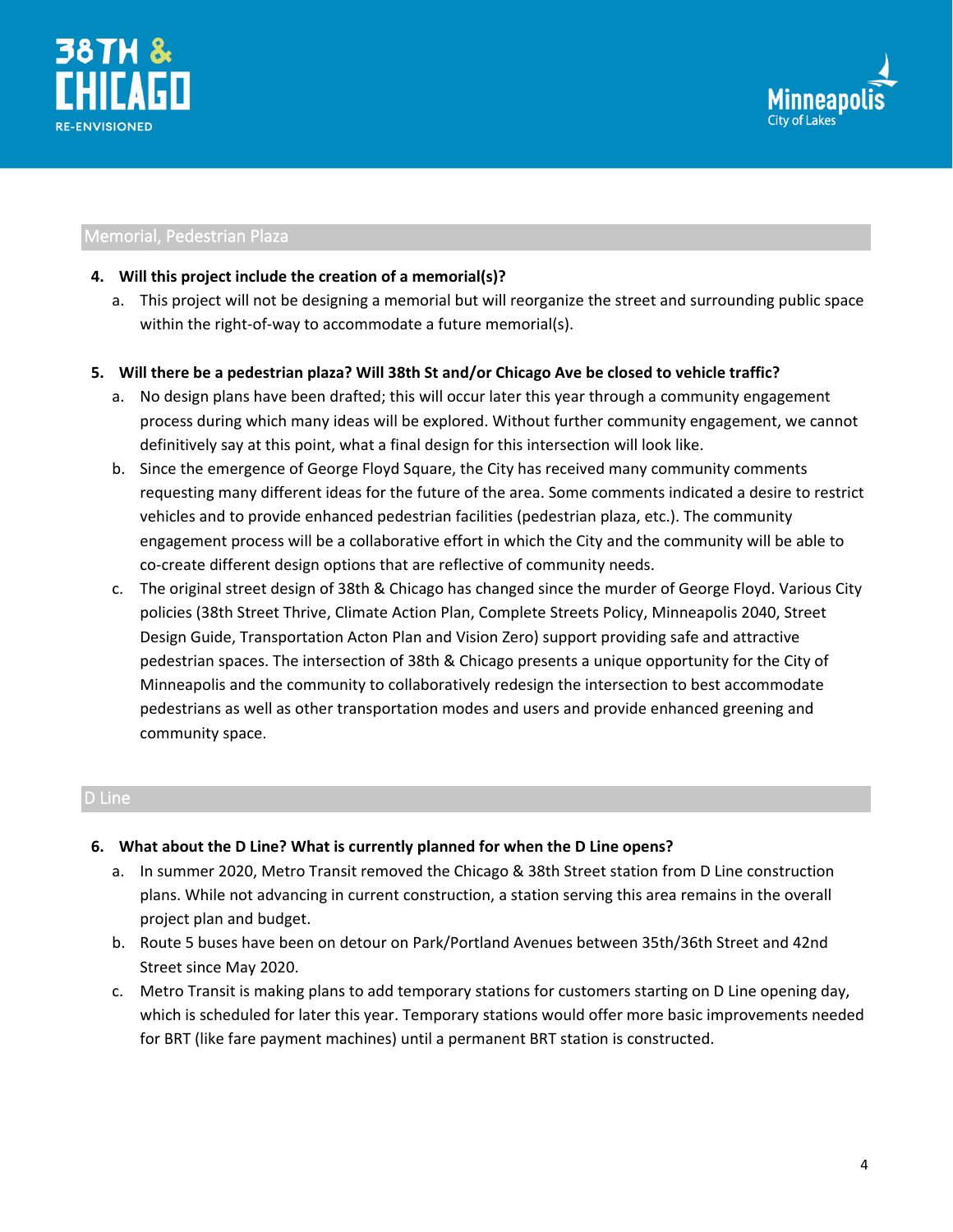



## **7. Why was the D Line originally planned at this location?**

- a. The D Line bus rapid transit (BRT) line is currently under construction and planned to open in late 2022. The 18-mile line from Brooklyn Center to Bloomington will substantially replace and upgrade Route 5, Metro Transit's highest-ridership bus route. Transit has served people on Chicago Avenue corridor for more than 100 years.
- b. Planning for BRT on Route 5 began in 2011, building on this important corridor in the transit network.
	- i. 53% of people who ride Route 5 are Black
	- ii. Another 20% of Route 5 riders are Indigenous or other People of Color
	- iii. More than 120,000 people live within 1/2 mile of the D Line
	- iv. 1 of 4 households living near the D Line do not have a vehicle available
- c. The goal of BRT and the D Line is to make service faster and more reliable and improve the experience on board and at stations. This is done by cutting out small amounts of time at many points along the line--reducing how many times the bus stops, the amount of time it takes to get on and off and keeping the bus moving with traffic more of the time. This adds up to a trip that's several minutes faster for each person on the bus, reducing the time spent getting places and giving transit riders time back in their day.
- d. Stations on the D Line are located roughly every ½ mile.
- e. D Line project plans originally included a station at Chicago & 38th Street to serve the high volume of riders who use transit to access destinations at this intersection and access east-west connections on Route 23, serving 38th Street. These stations have been removed from the construction of the D Line. As the City works with the community to advance plans for the future of the 38th & Chicago intersection, Metro Transit will coordinate with these efforts to plan for the permanent station location. A future station would be built as part of a coordinated future construction project.

## Listening Session

- **8. Tell us about some of the preliminary engagement you have done to introduce this project?**
	- a. Minneapolis Public Works, Public Policy Project and NEOO Partners conducted a series of listening sessions with thirty community stakeholders (residents, community leaders, business owners). These activities occurred in the form of interviews and focused on understanding stakeholders' experiences and desires for the intersection of 38th & Chicago. The goal of these interviews was to aid in refining alignment with the project goals, vision, and future public engagement efforts, which are planned to occur in 2022. This document summarizes the feedback received from these interviews which occurred from December 2021 to March 2022.
	- b. Project Desires:
		- i. **Support & hope**: There is general support for this project to begin and a hope that it can help the community move forward in a positive manner.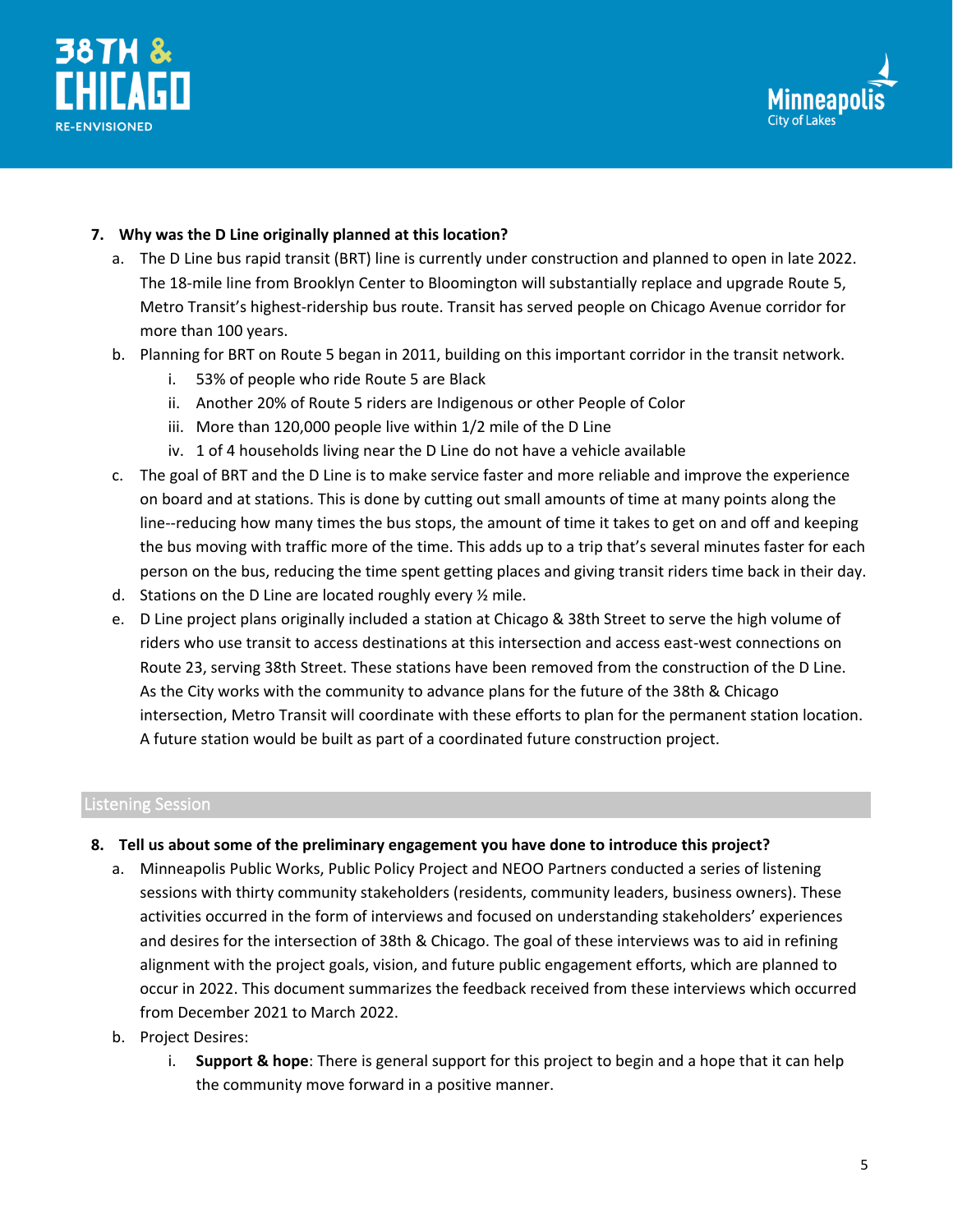



- ii. **Community influence**: Engagement opportunities should allow community stakeholders to influence project decisions.
- iii. **Clear communications**: Communications should be clear and frequent throughout the duration of the project.
- c. Intersection Design Perspectives:
	- i. **George Floyd Square, a sacred space**: George Floyd Square is a sacred place that should be respected and preserved for future generations.
	- ii. **Intersection redesign**: Despite varying perspectives on how the intersection should be redesigned, there is a common and consistent desire to allow all community stakeholders to provide input on design options.
	- iii. **Reduced vehicle traffic**: There is a common desire for reduced vehicle traffic/access in the area.
	- iv. **Public space**: Preserving public space for gathering within George Floyd Square is important to many community stakeholders.
- d. Additional Needs:
	- i. **Trauma & healing**: Many community stakeholders continue to experience trauma from the reverberations of the murder of George Floyd. The project team understands that it is imperative to integrate healing components into this project.
	- ii. **24 demands for justice**: There are varying perspectives on how well the City of Minneapolis has accommodated the 24 Demands for Justice. Some think the City has done enough, others think the City should be doing more.
	- iii. **Protecting local businesses**: Concerns have been expressed about the impact on businesses, especially Black owned businesses. Many of these businesses have closed and the few that remain open are struggling. They need resources to help them survive through these challenging economic times.
	- iv. **Public safety is an issue**: Many community members have expressed safety concerns from a crime and transportation perspective. Crime has been a historic issue in the area, but transportation safety concerns (reckless driving and impacts to pedestrian safety) have become more prevalent in the area since the murder of George Floyd.
	- v. **Investments**: There is a need for investment in the improvement of the overall appearance of the intersection which includes improved lighting, transportation services, street cleaning, building façades and greenspace (trees, grass, flowers).
- **9. The Listening Sessions center on a smaller stakeholder group, how was this group selected? How/when will others be engaged for this project?**
	- a. Listening Session participants include community leaders, residents, artists, activists, faith leaders, and business owners. The participants were identified for the following reasons:
		- i. Have been affected by the changes in the community because of the murder of George Floyd.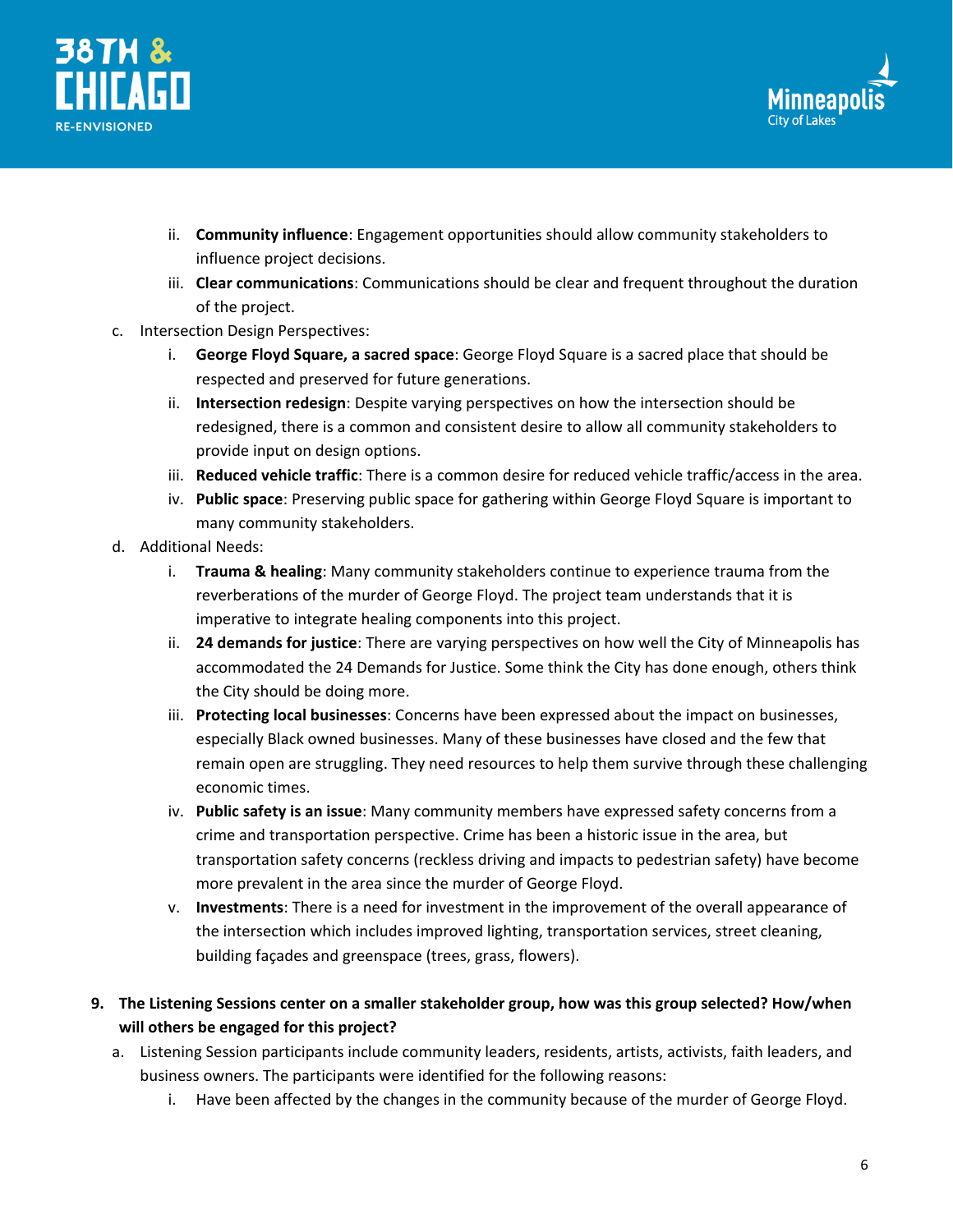



- ii. Have been active in the community, whether around the area of 38th and Chicago or active on issues impacting BIPOC communities.
- iii. Will help identify issues and opportunities impacting the community of 38th and Chicago.
- b. There will be many more engagement opportunities as the project begins in the spring of 2022.

## Future Engagement

## **10. What will future engagement activities look like?**

- a. **Open House -** The City of Minneapolis is hosting two open houses this month to share information about the 38th and Chicago Re-Envisioned project – an opportunity for the community to partner with the City on redesigning and reconstructing the intersection. The project team will share project goals, the engagement approach and feedback gathered during recent listening sessions with community stakeholders.
	- **i. In-person open house: Noon-3 p.m. Saturday, April 23, 3740 Chicago Ave.**
	- **ii. Online open house: 5-7 p.m. Tuesday, April 26.**
- b. **Focus Groups** Small group discussions (5-10 community stakeholders) that occur every 2-3 months with the project team. These groups will provide their various perspectives about the 38th and Chicago Re-Envisioned project. The project team will use the information to further inform the project approach and potential intersection/area design ideas.
- c. **Learning Tables** A place where community stakeholders and the project team can work in partnership to redesign the 38th and Chicago intersection to ensure community benefits. Learning Tables will occur throughout the life of the project (monthly) and will be focused on providing attendees with in-depth information about various topics concerning the project such as public space opportunities, green infrastructure, pedestrian-friendly design options, and other considerations the community feels are important.
- d. **Community Co-creation Team (CCT)** A group of community stakeholders that would meet monthly with the project team to provide input throughout the duration of the project and provide recommendations as design concepts are developed.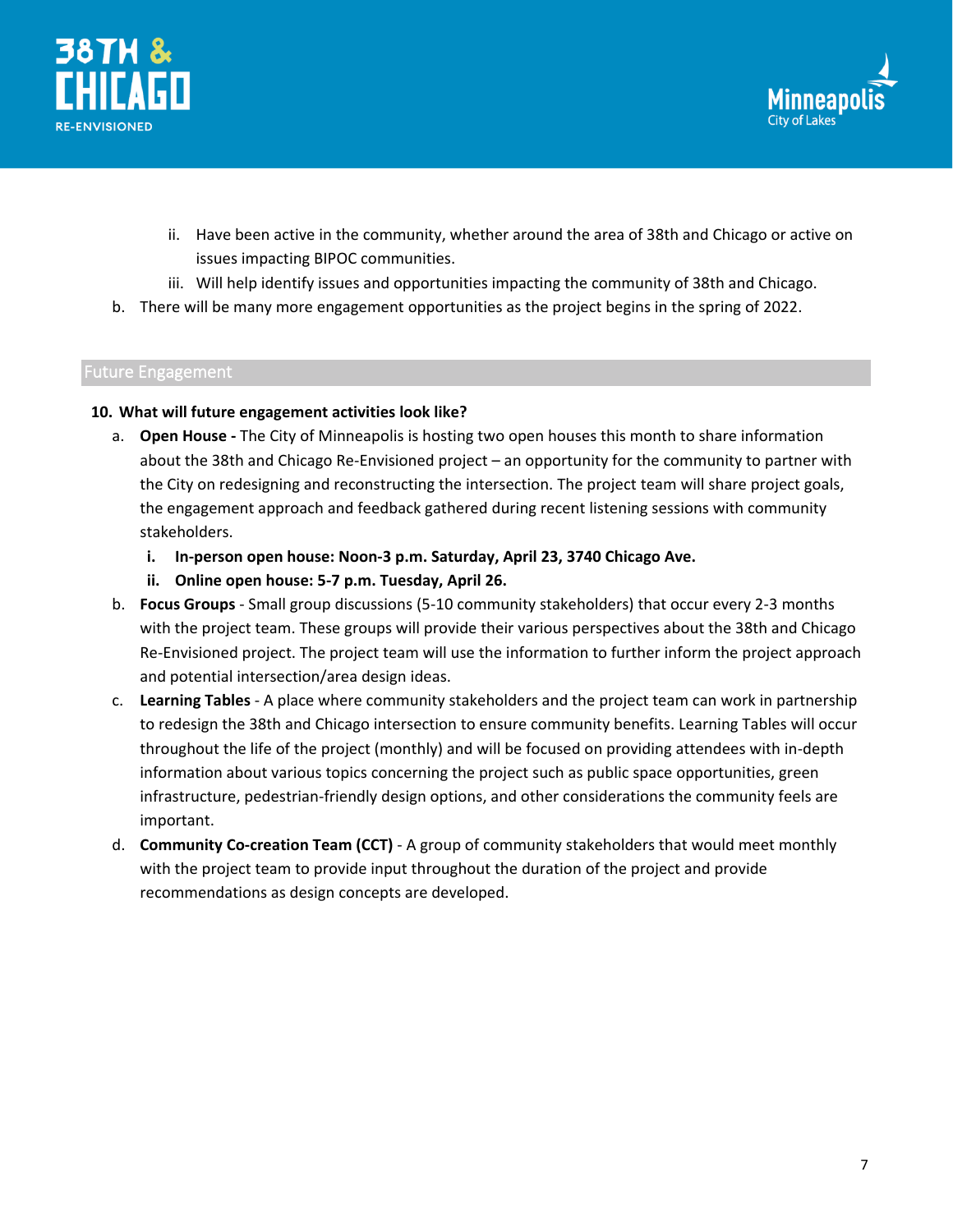



## Interim Design Overview

## **11. What engagement has already occurred?**

## a. **2020 Engagement**

- i. In mid-June of 2020, City of Minneapolis staff from Neighborhood and Community Relations, Public Works, Community Planning and Economic Development, and the Division of Race and Equity developed a basic engagement framework for the area with input from (then) Council Vice President Andrea Jenkins and Council Member Alondra Cano. The engagement approach started with taking the time to listen to community and evolved into supporting the community in a variety of ways.
- ii. In September 2020, Public Works launched a questionnaire to gather public feedback on interim winter design options for the intersection of 38th & Chicago. These options were explored to ensure that essential access was retained through the winter of 2020. This was the first formal feedback mechanism from the City of Minneapolis in which the public could comment on specific design options at the intersection of 38th & Chicago. A full summary is available [here.](https://www.minneapolismn.gov/government/programs-initiatives/38th-chicago/survey-feedback-summary/)

## b. **2021 Engagement**

i. In March 2021, Public Works launched a survey to gather public feedback on two interim design options for reopening the intersection of 38th and Chicago. In total just under 4,000 surveys were administered in three languages (English, Spanish, Somali) with the goal of reaching all residents and businesses within a half mile radius of the intersection of 38th and Chicago. A full summary is availabl[e here.](https://www.minneapolismn.gov/government/programs-initiatives/38th-chicago/design-survey-summary/)

## **12. Why did Public Works reopen the intersection in June 2021?**

- a. On June 3rd, 2021, the Agape Movement, with City of Minneapolis support, started a phased reconnection of 38th and Chicago. This was an important next step to support the needs of residents and businesses in the area. At the same time, it honors the intersection as an enduring space for racial healing. Artwork, memorials, and plantings have been preserved.
- b. The City continues to refine the interim design of the street facilitating access for the public, emergency vehicles, and transit. Preparing for winter is a priority and we will continue working with the community to respectfully maintain access and ensure snowplows can consistently clear the streets.

## c. **Reconnection Guiding Principles**

- i. Community safety
- ii. Racial healing
- iii. Economic stability and development for Black, Indigenous, Latinx, Asian and other communities of color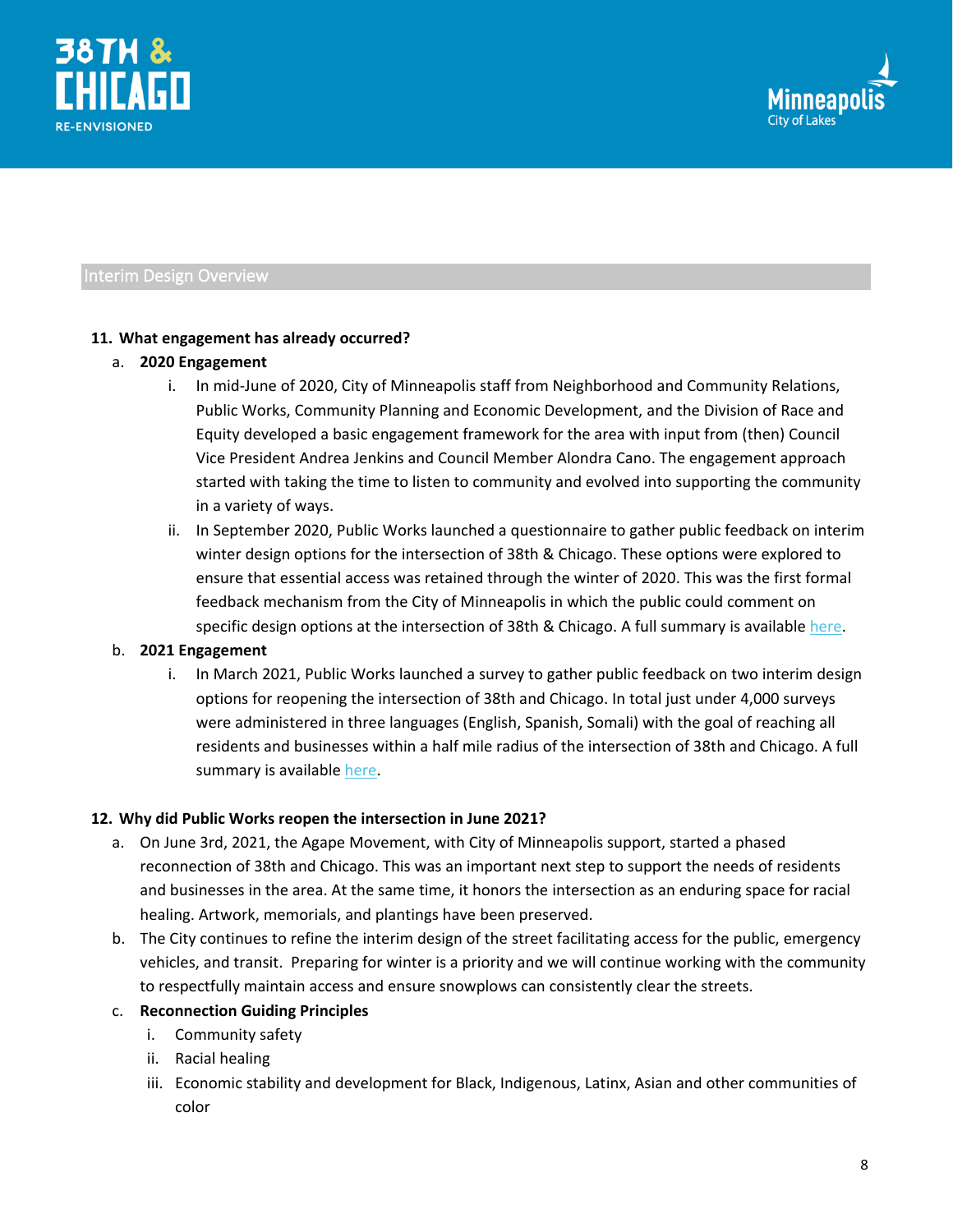



- **13. Why was a third option to keep the intersection closed not included in the original survey from March 2021?**
	- a. The City of Minneapolis did not support an option to keep the intersection closed. The survey provided two options to reopen the intersection. The survey postcard responses (see summary [here\)](https://www.minneapolismn.gov/media/-www-content-assets/documents/38th-and-Chicago_Interim-Design-Survey-Summary_Minneapolis-Public-Works.pdf) were used to inform the decision to reopen the intersection on June 3, 2021.
	- b. Survey response summary also highlighted below:
		- i. In total, 685 responses were received, which accounts for a response rate of 18%.
		- ii. 40% (275) of the responses supported option 1 (Fist Sculpture Relocation).
		- iii. 41% (279) of the responses supported option 2 (Fist Sculpture Roundabout).
		- iv. 16% (112) of the responses did not support either option, instead indicating a desire for justice before any design changes be implemented to the intersection.
		- v. 3% (19) of the responses requested that all existing barricades, art, and other community installments be removed and that the intersection be reopened to vehicle traffic and in a manner like how the area was before the murder of George Floyd.

#### Speedway Gas Station

## **14. What will happen to the Speedway Gas Station? Will the City of Minneapolis purchase it?**

a. The Speedway site is owned by a separate party than the operator of the former gas station. The City engaged with the property owner last year and is reconnecting with them this spring with the intention to evaluate options to possibly purchase the site. No decision has been made.

## 24 Demands for Justice

#### **15. What is the status of the 24 Demands for Justice?**

a. The City has met the 24 Demands for Justice that we have the legal authority to meet, and we agree to advocate for those that we are not able to meet.

## 38<sup>th</sup> St Thrive

## **16. What is the status of 38th Street Thrive, Strategic Development Plan?**

b. A partnership between Central Area Neighborhood Development Organization, Corcoran Neighborhood Organization, Powderhorn Park Neighborhood Association, Council President Jenkins, community members, and business owners have created 38th Street United. 38th Street United is a new Community Development Corporation (CDC) that is also the implementation strategy from the 38<sup>th</sup> Street Thrive, Strategic Development Plan. The CDC is in its organizational development phase. While